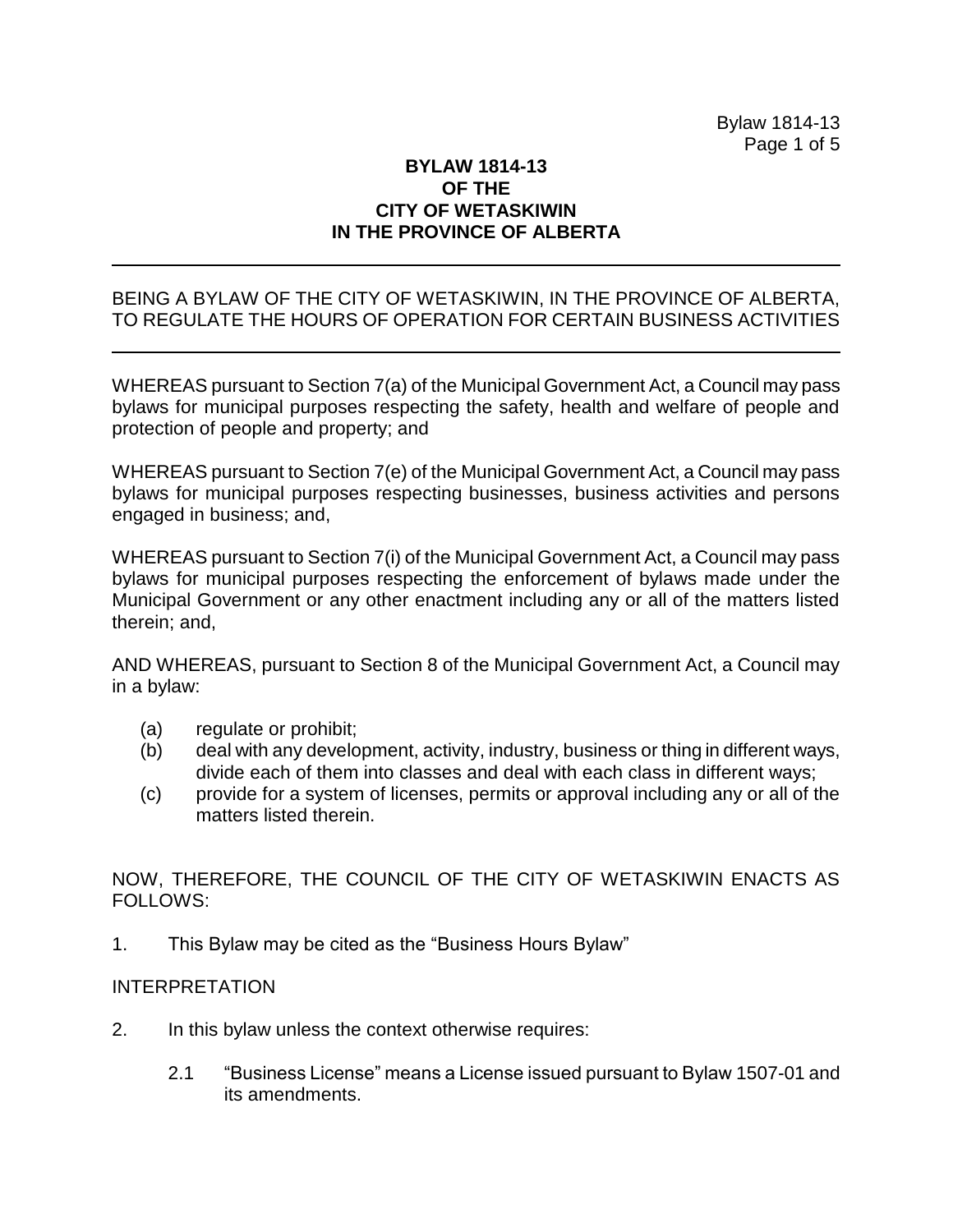- 2.2 "City" means the municipal corporation of the City of Wetaskiwin or the area contained within the boundary thereof as the context requires.
- 2.3 "Liquor Delivery Service" means a person who engages in the business of delivering alcoholic beverages as regulated by the Gaming and Liquor Regulations.
- 2.4 "Liquor Off-Sales" means a person who engages in the business of selling alcoholic beverages for off-site consumption.
- 2.5 "Liquor Retail" means a person who engages in the businesses of selling alcoholic beverages for off-site consumption.
- 2.6 "Pawnbroker" means a person who engages in the business of granting credit to individuals for personal, family or household purposes and who takes and perfects security interests in consumer goods by taking possession of them, or who purchases consumer goods under agreements or undertakings, express or implied, that the goods may be repurchased by the sellers.
- 2.7 "Pawn Shop Bylaw" means the regulations for Pawn Shops as identified in Bylaw 1293-94 and its amendments.
- 2.8 "Peace Officer" means peace officer as defined in the Provincial Offences Procedure Act.
- 2.9 "Subsequent Offence" means any offence under this bylaw committed by a person after that person has already been convicted of an offence under this bylaw or has voluntarily paid a fine for such an offence;
- 2.10 "Violation Ticket" means a violation ticket as defined in the Provincial Offences Procedure Act.

### 3. PAWNBROKERS

3.1 In addition to the requirements identified in the Business License Bylaw and the Pawnshop Bylaw, this business class shall only operate between the hours of 9:00 a.m. and 8:00p.m. weekdays, weekend days and statutory holidays.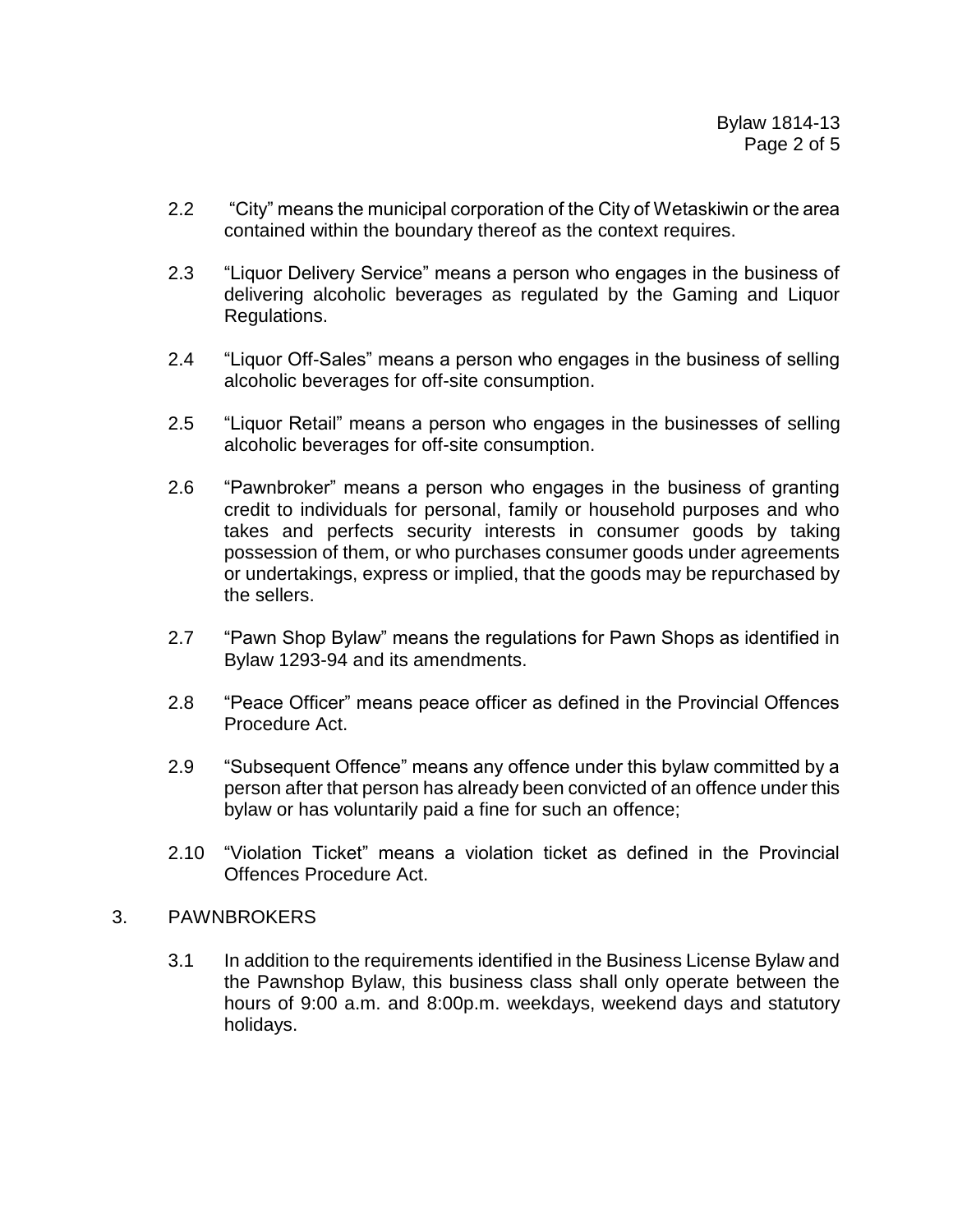#### 4. LIQUOR RETAIL ESTABLISHMENTS

4.1 In addition to the requirements identified in the Business License Bylaw, this business class shall only operate between the hours of 10:00 a.m. and 10:00 p.m. weekdays, weekend days and statutory holidays.

#### 5. LIQUOR OFF-SALES ESTABLISHMENTS

5.1 In addition to the requirements identified in the Business License Bylaw, this business class shall only allow off-sales between the hours of 10:00 a.m. and 10:00 p.m. weekdays, weekend days and statutory holidays.

### 6. LIQUOR DELIVERY SERVICES

6.1 In addition to the requirements identified in the Business License Bylaw, the holder of the above license may only perform liquor delivery services between the hours of 10:00 a.m. and 10:30 p.m. weekdays, weekend days and statutory holidays.

#### 7. PENALTIES

- 7.1 Any person who breaches any section of this Bylaw is guilty of an offence and liable to:
	- 7.1.1 payment of the penalty specified in Schedule "A" hereto; or
	- 7.1.2 for any offence for which there is no penalty specified, to a penalty of not less than \$1,000.00 and not more than \$10,000.00;

and in default of the penalty, to imprisonment for up to 6 months.

- 7.2 A Peace Officer is hereby authorized and empowered to issue a violation ticket pursuant to the Provincial Offences and Procedures Act to any person who the Peace Officer has reasonable grounds to believe has contravened any provisions of this bylaw.
- 7.3 If a violation ticket is issued in respect of an offence, the violation ticket may:
	- 7.3.1 specify the fine amount established by this Bylaw for the offence; or
	- 7.3.2 require a person to appear in Court without the alternative of making a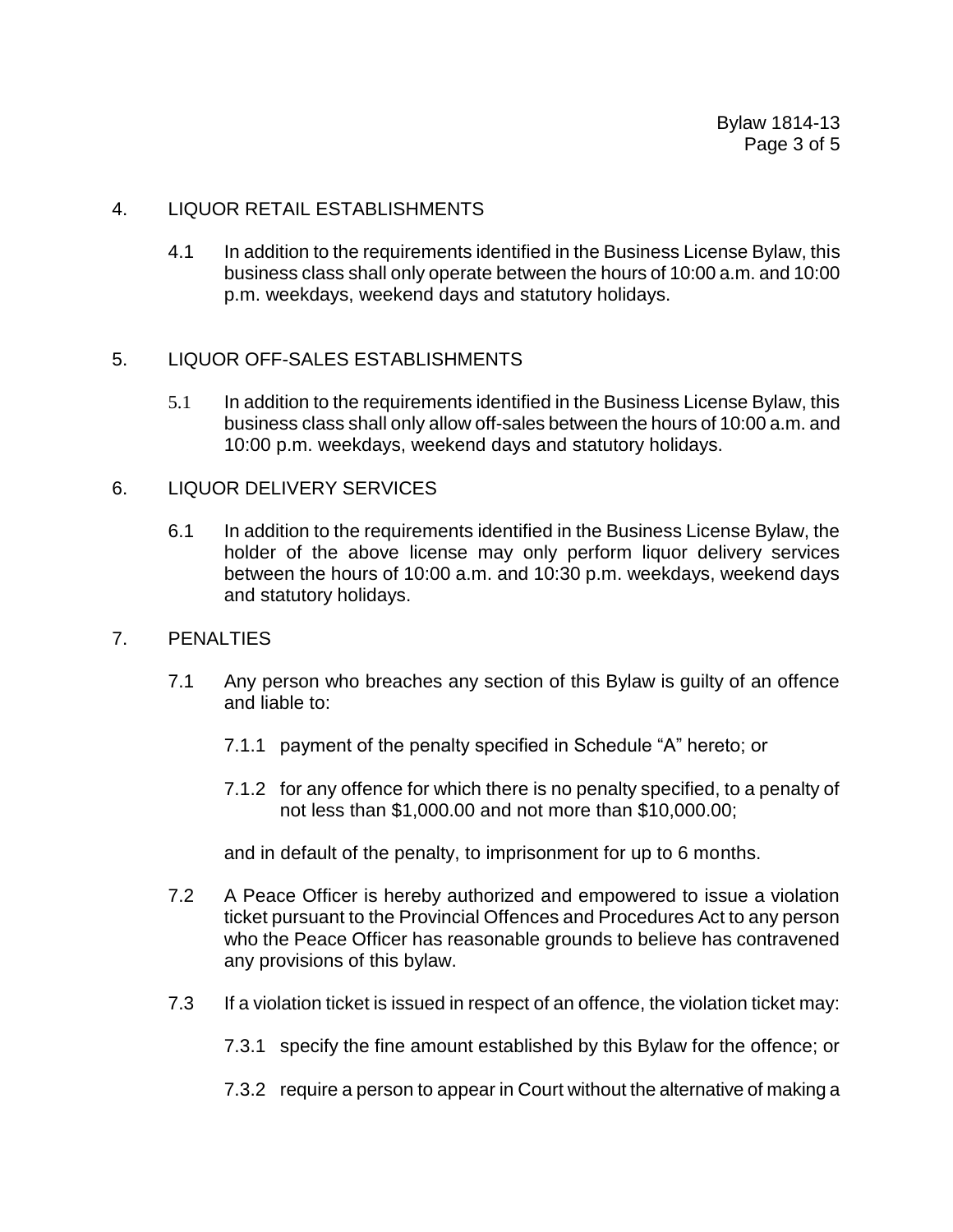voluntary payment.

- 7.4 A person who commits an offence may:
	- 7.4.1 if a violation ticket is issued in respect of the offence; and
	- 7.4.2 if the violation ticket specifies the fine amount established by this Bylaw for the offence, make a voluntary payment equal to the specified fine by delivering the violation ticket and the specified fine to the Provincial Court Office specified on the violation ticket.
- 7.5 Notwithstanding the penalties established by Section 7.1 of this bylaw, the City may take any actions necessary to enforce this bylaw, including, but not limited to, the suspension or revocation of a Business License, the issuance of a Stop Order, or any other legal action required to bring about compliance with this bylaw.
- 8. If a court of competent jurisdiction should declare any Section or Subsection of this by-law to be invalid, such Section or Subsection shall not be construed as having persuaded or influenced Council to pass the remainder of the By-law, and it is hereby declared that the remainder of the By-law shall be valid and remain in force.
- 9. This bylaw shall come into full force and effect upon the day of signing.

Read a first time this  $13<sup>th</sup>$  day of May, 2013.

Read a second this  $10^{th}$  day of June, 2013.

Read a third time this  $10^{th}$  day of June, 2013.

Original Signed MAYOR

Original Signed CHIEF ADMINISTRATIVE OFFICER